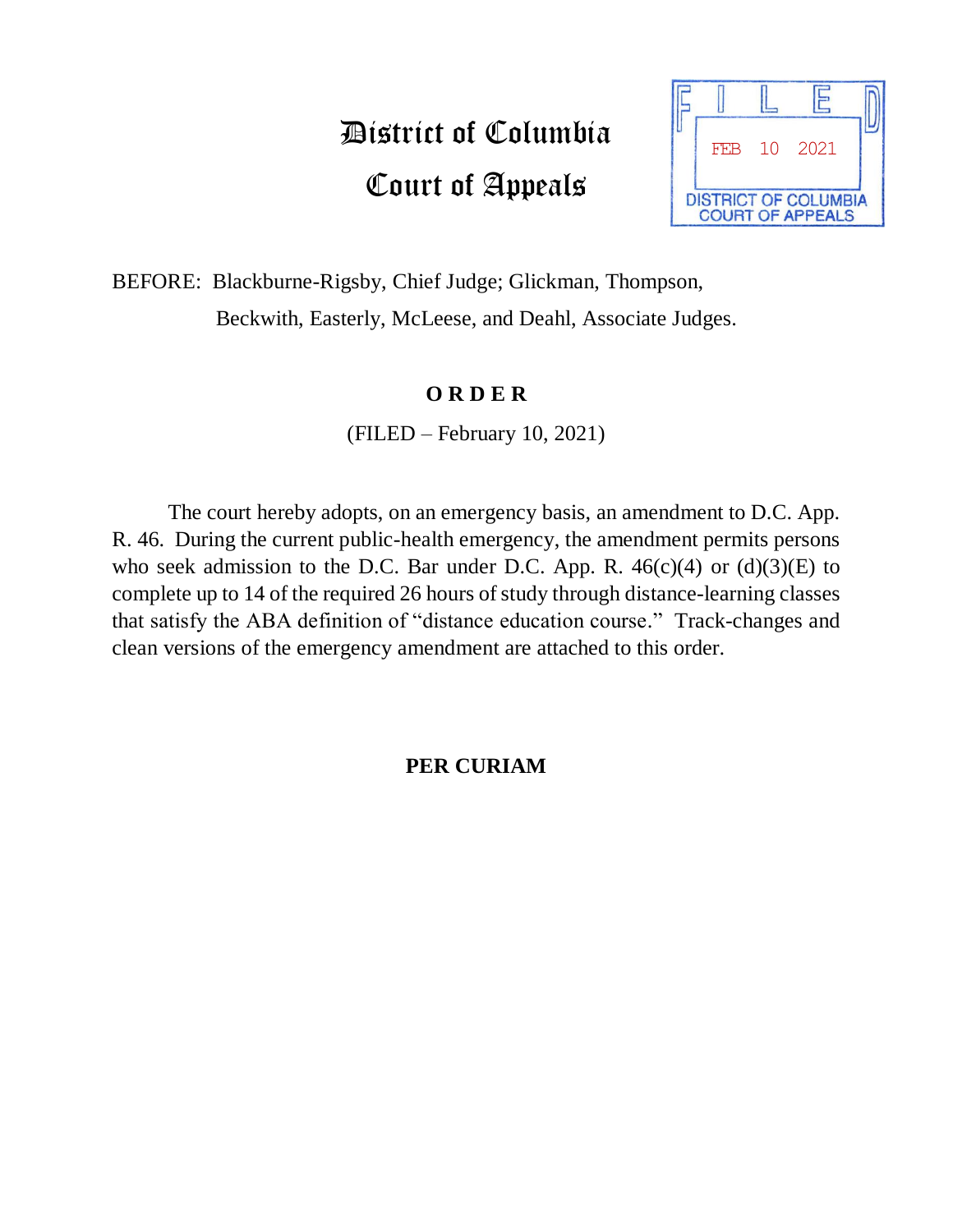**Rule 46. Admission to the Bar.**

\*\*\*\*\*

(c) *Admission based on examination in this jurisdiction.*

\*\*\*\*\*

(4) *Law Study in a Law School Not Approved by the ABA*.

(A) *In General*. Except as provided in Rule 46(c)(4)(B), Aan applicant who graduated from a law school not approved by the ABA shall be permitted to take the bar examination only after successfully completing at least 26 credit hours of study in a law school that at the time of such study was approved by the ABA. All such 26 credit hours shall be earned in courses of study, each of which is substantially concentrated on a single subject tested on the UBEniform Bar Examination.

(B) *Temporary COVID-19 Exception*. An applicant who earned the 26 credit hours over a period of time that included academic periods during which the COVID-19 pandemic was in effect may take the bar examination if:

(i) at least 12 of the 26 credit hours were earned through in-person classroom courses in the ABA-approved law school; and

(ii) the remaining credit hours to be counted toward the 26-credit-hours requirement were earned through online courses that satisfy the ABA definition of "distance education course."

\*\*\*\*\*

(d) *Admission by transfer of a Uniform Bar Examination score attained in another jurisdiction.*

\*\*\*\*\*

(3) *Admission Requirements*. An applicant may, upon proof of good moral character as it relates to the practice of law, be admitted to the Bar of this court on the basis of a UBE score attained in another jurisdiction provided that:

\*\*\*\*\*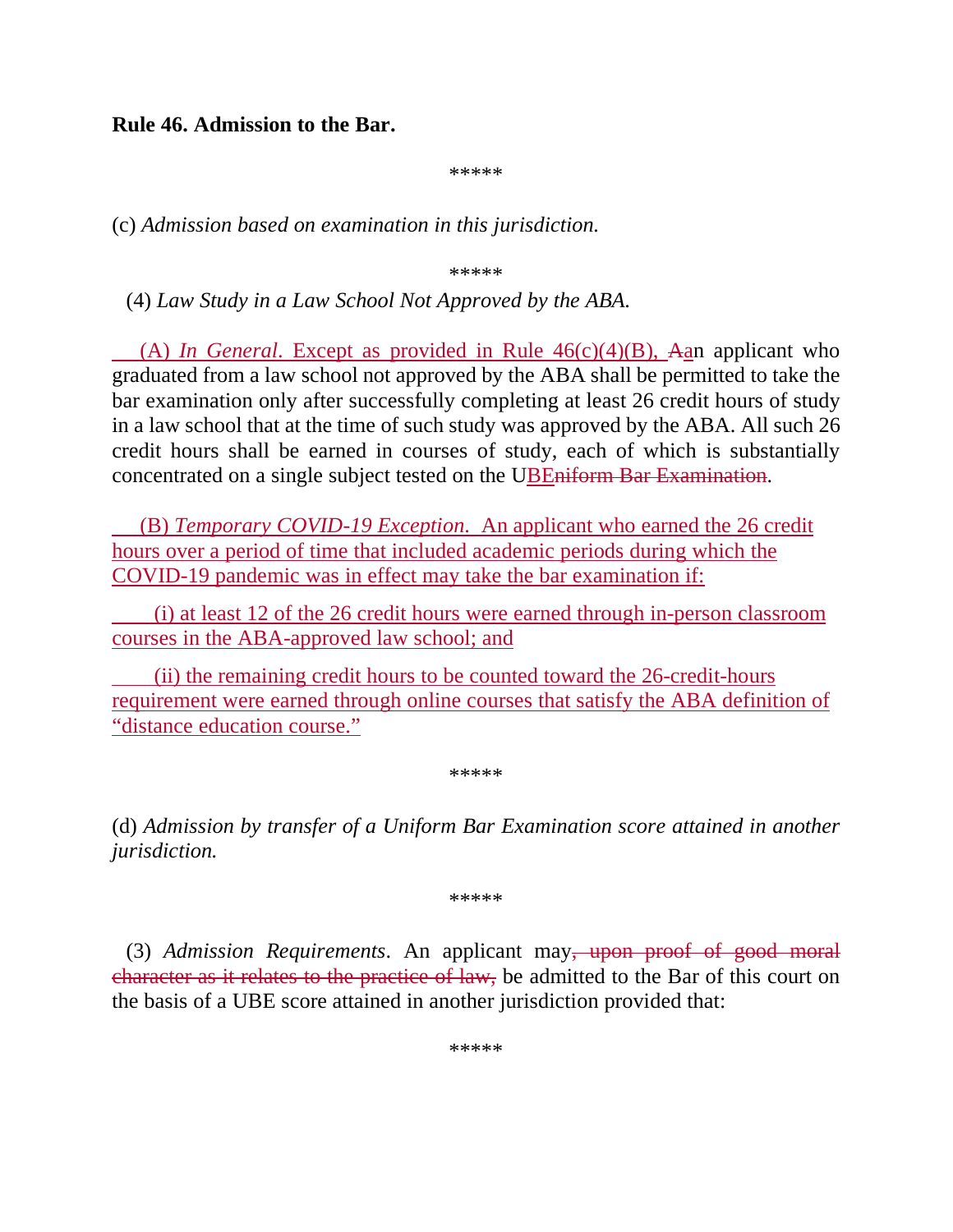(D) The applicant has also taken the MPRE written and administered by NCBE and received the minimum required grade as determined by the Committee; and

 $(DE)(i)$  The applicant has been awarded a J.D. or LL.B. degree by a law school which, at the time of the awarding of the degree, was approved by the ABA; or,

(ii) iIf the applicant graduated from a law school not approved by the  $ABA$ ;

(a) the applicant successfully completed at least 26 credit hours of study in a law school that at the time of such study was approved by the ABA, with all such 26 credit hours having been earned in courses of study, each of which is substantially concentrated on a single subject tested on the UBE; andor

(b) if the applicant earned the 26 credit hours described in Rule  $46(d)(3)(E)(ii)(a)$  over a period of time that included academic periods during which the COVID-19 pandemic was in effect, the applicant earned at least 12 of the 26 credit hours through in-person classroom courses in the ABA-approved law school and the remaining credit hours to be counted toward the 26-credit-hours requirement were earned through online courses that satisfy the ABA definition of "distance education course."

(E) The applicant has also taken the MPRE written and administered by NCBE and received the minimum required grade as determined by the Committee.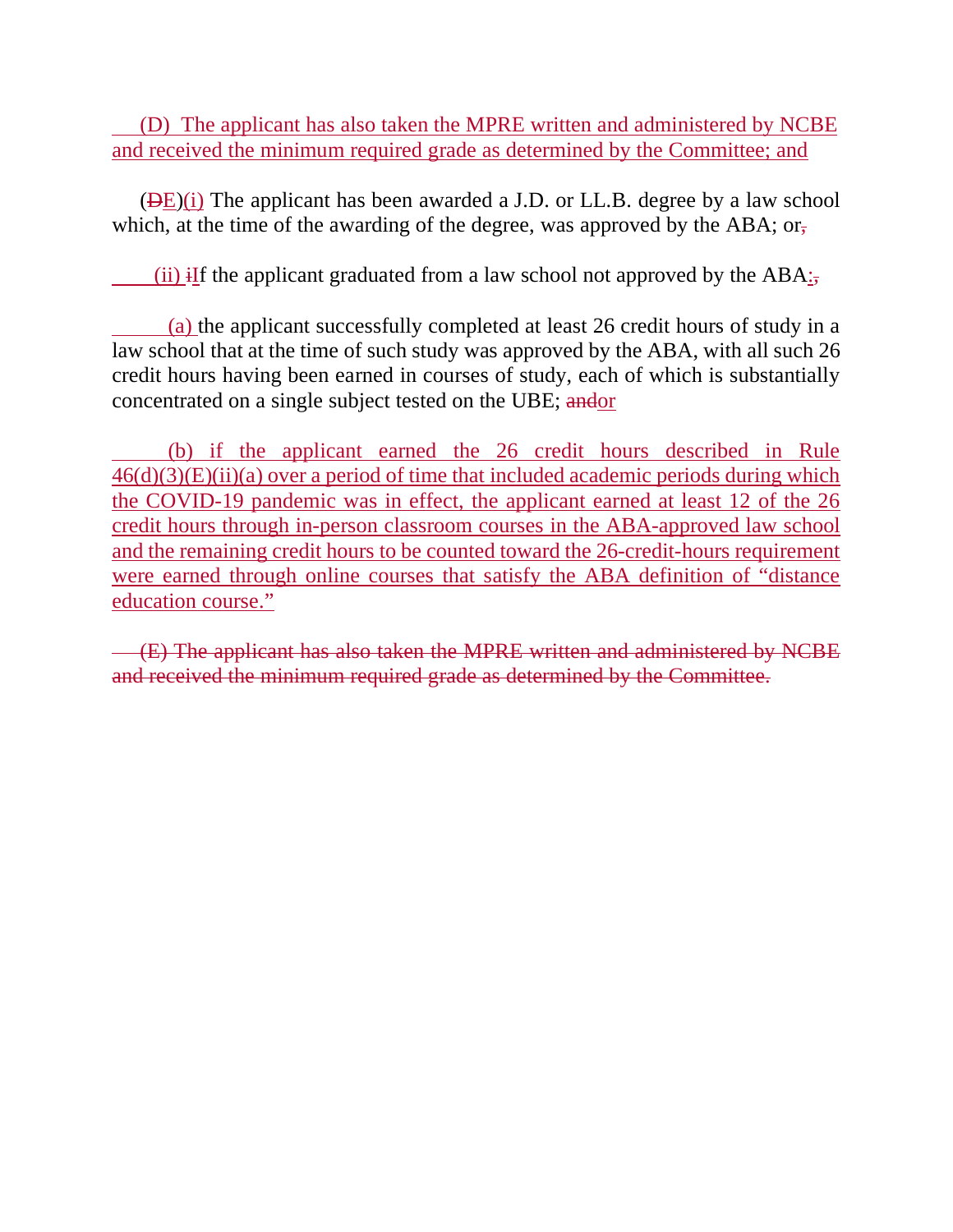**Rule 46. Admission to the Bar.**

\*\*\*\*\*

(c) *Admission based on examination in this jurisdiction.*

\*\*\*\*\*

(4) *Law Study in a Law School Not Approved by the ABA*.

(A) *In General*. Except as provided in Rule 46(c)(4)(B), an applicant who graduated from a law school not approved by the ABA shall be permitted to take the bar examination only after successfully completing at least 26 credit hours of study in a law school that at the time of such study was approved by the ABA. All such 26 credit hours shall be earned in courses of study, each of which is substantially concentrated on a single subject tested on the UBE.

(B) *Temporary COVID-19 Exception*. An applicant who earned the 26 credit hours over a period of time that included academic periods during which the COVID-19 pandemic was in effect may take the bar examination if:

(i) at least 12 of the 26 credit hours were earned through in-person classroom courses in the ABA-approved law school; and

(ii) the remaining credit hours to be counted toward the 26-credit-hours requirement were earned through online courses that satisfy the ABA definition of "distance education course."

\*\*\*\*\*

(d) *Admission by transfer of a Uniform Bar Examination score attained in another jurisdiction.*

\*\*\*\*\*

(3) *Admission Requirements*. An applicant may be admitted to the Bar of this court on the basis of a UBE score attained in another jurisdiction provided that:

\*\*\*\*\*

(D) The applicant has also taken the MPRE written and administered by NCBE and received the minimum required grade as determined by the Committee; and